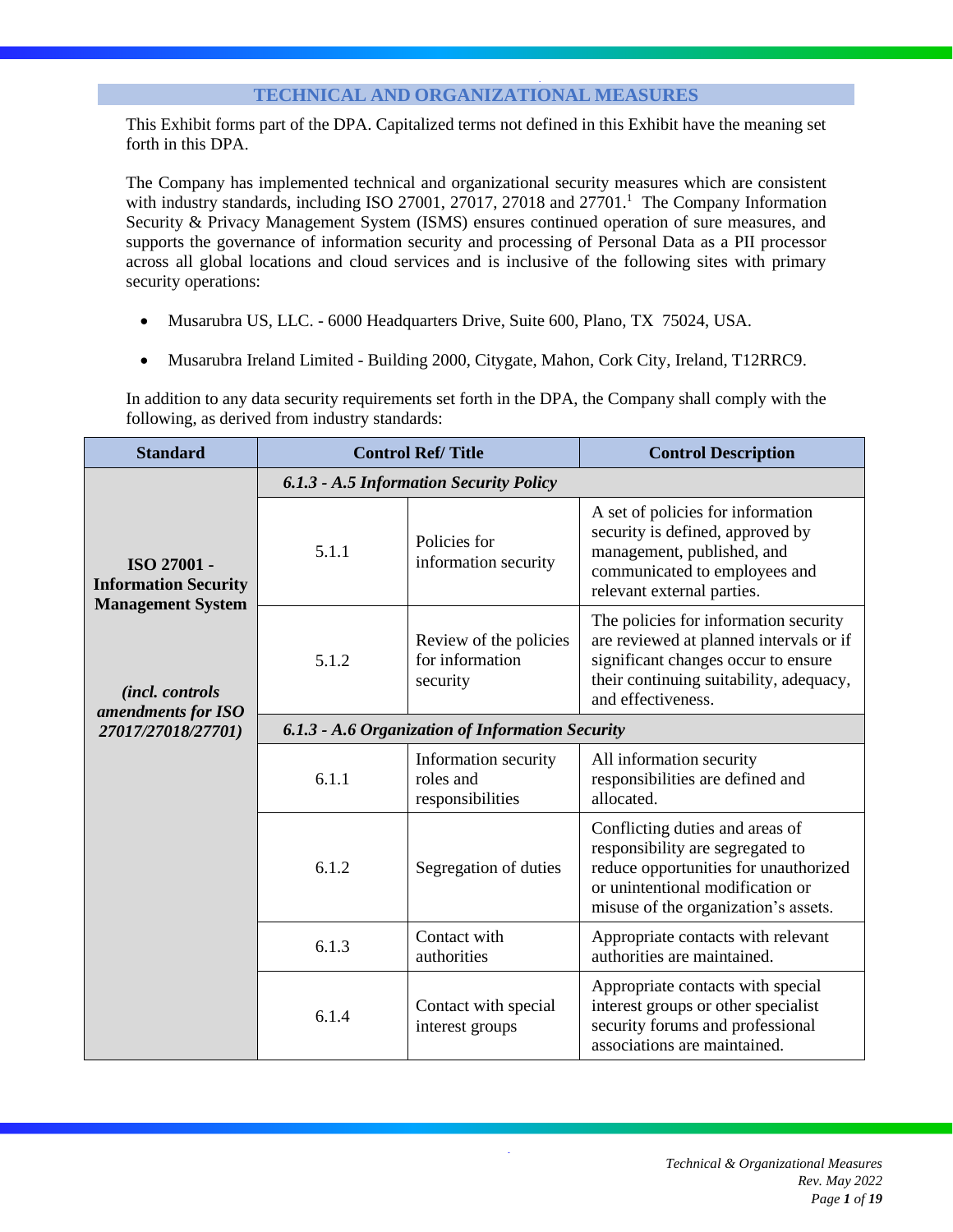| <b>Standard</b> |       | <b>Control Ref/Title</b>                                  | <b>Control Description</b>                                                                                                                                                                                                                                                                   |
|-----------------|-------|-----------------------------------------------------------|----------------------------------------------------------------------------------------------------------------------------------------------------------------------------------------------------------------------------------------------------------------------------------------------|
|                 | 6.1.5 | Information security<br>in project<br>management          | Information security is addressed in<br>project management, regardless of the<br>type of the project.                                                                                                                                                                                        |
|                 | 6.2.1 | Mobile device policy                                      | A policy and supporting security<br>measures is adopted to manage the<br>risks introduced by using mobile<br>devices.                                                                                                                                                                        |
|                 | 6.2.3 | Teleworking                                               | A policy and supporting security<br>measures is implemented to protect<br>information accessed, processed, or<br>stored at teleworking sites.                                                                                                                                                |
|                 |       | 6.1.3 - A.7 Human Resource Security                       |                                                                                                                                                                                                                                                                                              |
|                 | 7.1.1 | Screening                                                 | Background verification checks on all<br>candidates for employment is carried<br>out in accordance with relevant laws,<br>regulations and ethics and is<br>proportional to the business<br>requirements, the classification of the<br>information to be accessed and the<br>perceived risks. |
|                 | 7.1.2 | Terms and conditions<br>of employment                     | The contractual agreements with<br>employees and contractors state their<br>and the organization's responsibilities<br>for information security.                                                                                                                                             |
|                 | 7.2.1 | Management<br>responsibilities                            | Management requires all employees<br>and contractors to apply information<br>security in accordance with the<br>established policies and procedures of<br>the organization.                                                                                                                  |
|                 | 7.2.2 | Information security<br>awareness, education,<br>training | All employees of the organization<br>and, where relevant, contractors<br>receive appropriate awareness<br>education and training and regular<br>updates in organizational policies and<br>procedures, as relevant for their job<br>function.                                                 |
|                 | 7.2.3 | Disciplinary process                                      | There is a formal and communicated<br>disciplinary process in place to act<br>against employees who have<br>committed an information security<br>breach.                                                                                                                                     |
|                 | 7.3.1 | Termination or<br>change of                               | Information security responsibilities<br>and duties that remain valid after<br>termination or change of employment                                                                                                                                                                           |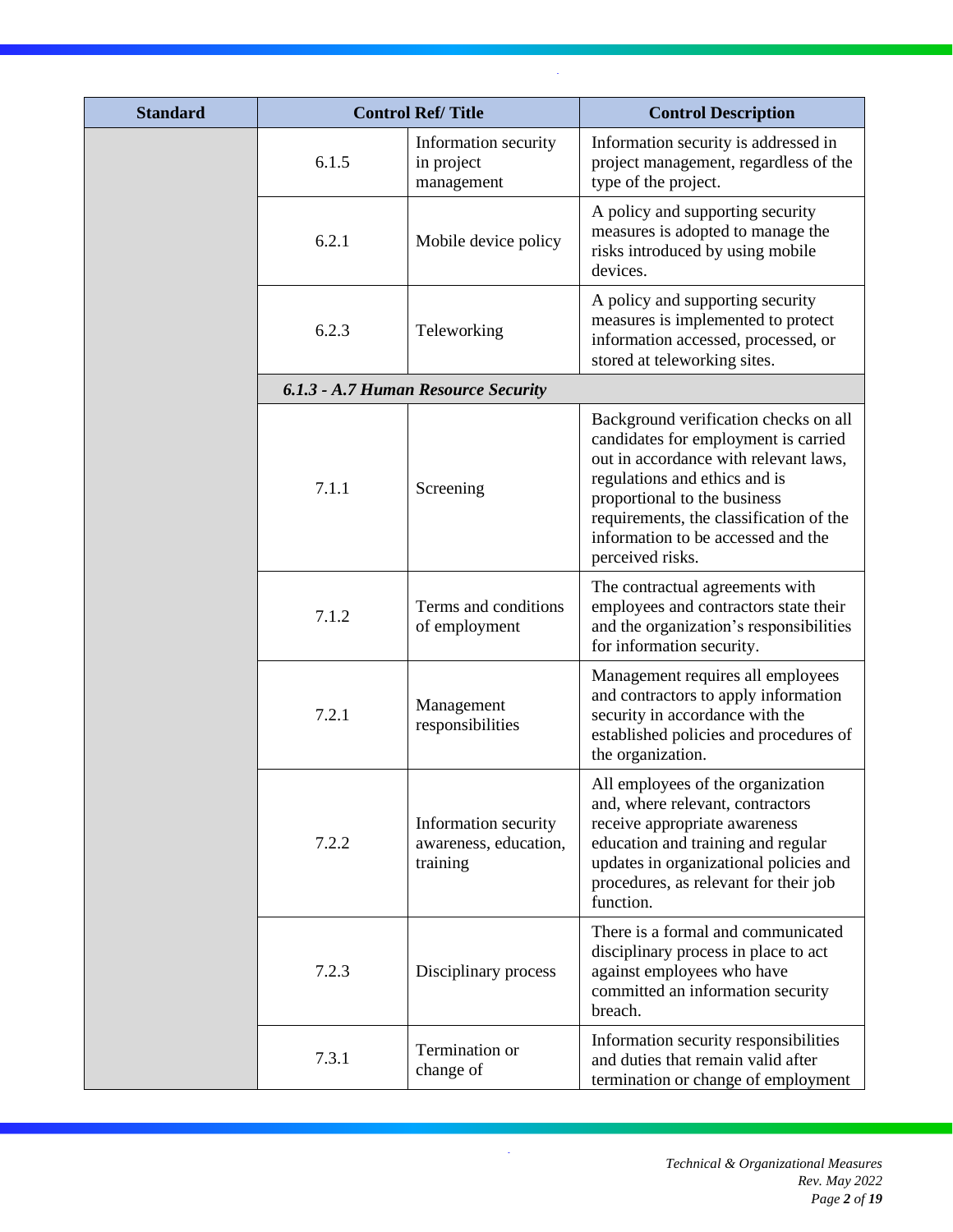| <b>Standard</b> |                              | <b>Control Ref/Title</b>         | <b>Control Description</b>                                                                                                                                                                |
|-----------------|------------------------------|----------------------------------|-------------------------------------------------------------------------------------------------------------------------------------------------------------------------------------------|
|                 |                              | employment<br>responsibilities   | are defined, communicated to the<br>employee or contractor, and enforced.                                                                                                                 |
|                 | 6.1.3 - A.8 Asset Management |                                  |                                                                                                                                                                                           |
|                 | 8.1.1                        | Inventory of assets              | Assets associated with information<br>and information processing facilities<br>are identified and an inventory of<br>these assets shall be drawn up and<br>maintained.                    |
|                 | 8.1.2                        | Ownership of assets              | Assets maintained in the inventory<br>are owned.                                                                                                                                          |
|                 | 8.1.3                        | Acceptable use of<br>assets      | Rules for the acceptable use of<br>information and of assets associated<br>with information and information<br>processing facilities are identified,<br>documented, and implemented.      |
|                 | 8.1.4                        | Return of assets                 | All employees and external party<br>users return all the organizational<br>assets in their possession upon<br>termination of their employment,<br>contract, or agreement.                 |
|                 | 8.2.1                        | Classification of<br>information | Information is classified in terms of<br>legal requirements, value, criticality<br>and sensitivity to unauthorized<br>disclosure or modification.                                         |
|                 | 8.2.2                        | Labelling of<br>information      | An appropriate set of procedures for<br>information labelling is developed<br>and implemented in accordance with<br>the information classification scheme<br>adopted by the organization. |
|                 | 8.2.3                        | Handling of assets               | Procedures for handling assets is<br>developed and implemented in<br>accordance with the information<br>classification scheme adopted by the<br>organization.                             |
|                 | 8.3.1                        | Management of<br>removal media   | Procedures is implemented for the<br>management of removable media in<br>accordance with the classification<br>scheme adopted by the organization.                                        |
|                 | 8.3.2                        | Disposal of media                | Media is disposed of securely when<br>no longer required, using formal<br>procedures.                                                                                                     |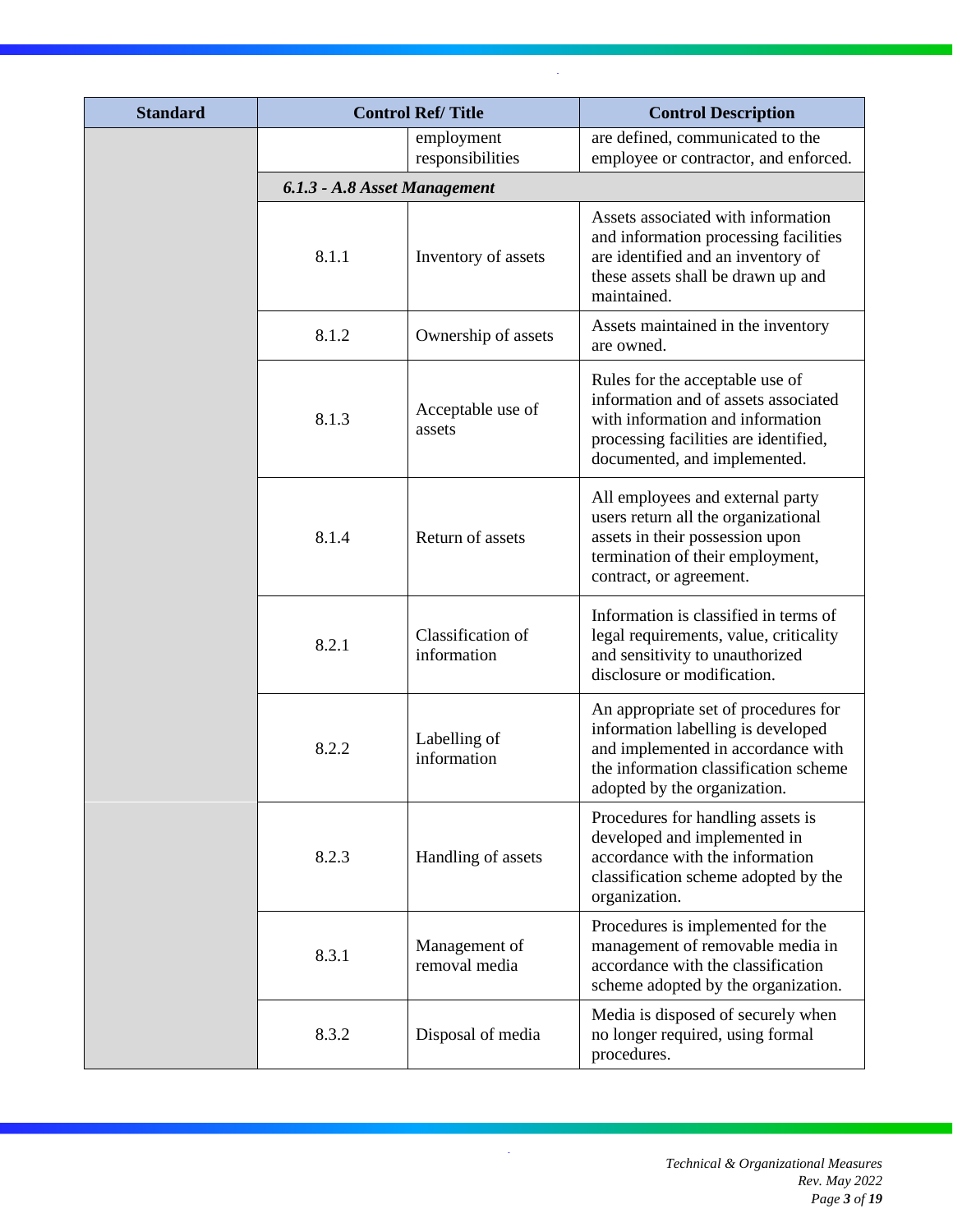| <b>Standard</b> |                            | <b>Control Ref/Title</b>                                | <b>Control Description</b>                                                                                                                                                                                                            |
|-----------------|----------------------------|---------------------------------------------------------|---------------------------------------------------------------------------------------------------------------------------------------------------------------------------------------------------------------------------------------|
|                 | 8.3.3                      | Physical media<br>transfer                              | Media containing information is<br>protected against unauthorized access,<br>misuse, or corruption during<br>transportation.                                                                                                          |
|                 | 6.1.3 - A.9 Access Control |                                                         |                                                                                                                                                                                                                                       |
|                 | 9.1.1                      | Access control policy                                   | An access control policy is<br>established, documented, and<br>reviewed based on business and<br>information security requirements.                                                                                                   |
|                 | 9.1.2                      | Access to networks<br>and network services              | Users are only provided with access<br>to the network and network services if<br>they have been specifically authorized<br>to use such services.                                                                                      |
|                 | 9.2.1                      | User registration and<br>de-registration                | A formal user registration and de-<br>registration process is implemented to<br>enable assignment of access rights.                                                                                                                   |
|                 | 9.2.2                      | User access<br>provisioning                             | A formal user access provisioning<br>process is implemented to assign or<br>revoke access rights for all user types<br>to all systems and services.                                                                                   |
|                 | 9.2.3                      | Management of<br>privileged access<br>rights            | The allocation and use of privileged<br>access rights is restricted and<br>controlled.                                                                                                                                                |
|                 | 9.2.4                      | Management of secret<br>authentication info of<br>users | The allocation of secret authentication<br>information is controlled through a<br>formal management process.                                                                                                                          |
|                 | 9.2.5                      | Review of user access<br>rights                         | Asset owners review users' access<br>rights at regular intervals.                                                                                                                                                                     |
|                 | 9.2.6                      | Removal or<br>adjustment of access<br>rights            | The access rights of all employees<br>and external party users to<br>information and information<br>processing facilities are removed<br>upon termination of their<br>employment, contract, or agreement,<br>or adjusted upon change. |
|                 | 9.3.1                      | Use of secret<br>authentication<br>information          | Users are required to follow the<br>organization's practices in the use of<br>secret authentication information.                                                                                                                      |
|                 | 9.4.1                      | Information access<br>restriction                       | Access to information and application<br>system functions is restricted in<br>accordance with the access control<br>policy.                                                                                                           |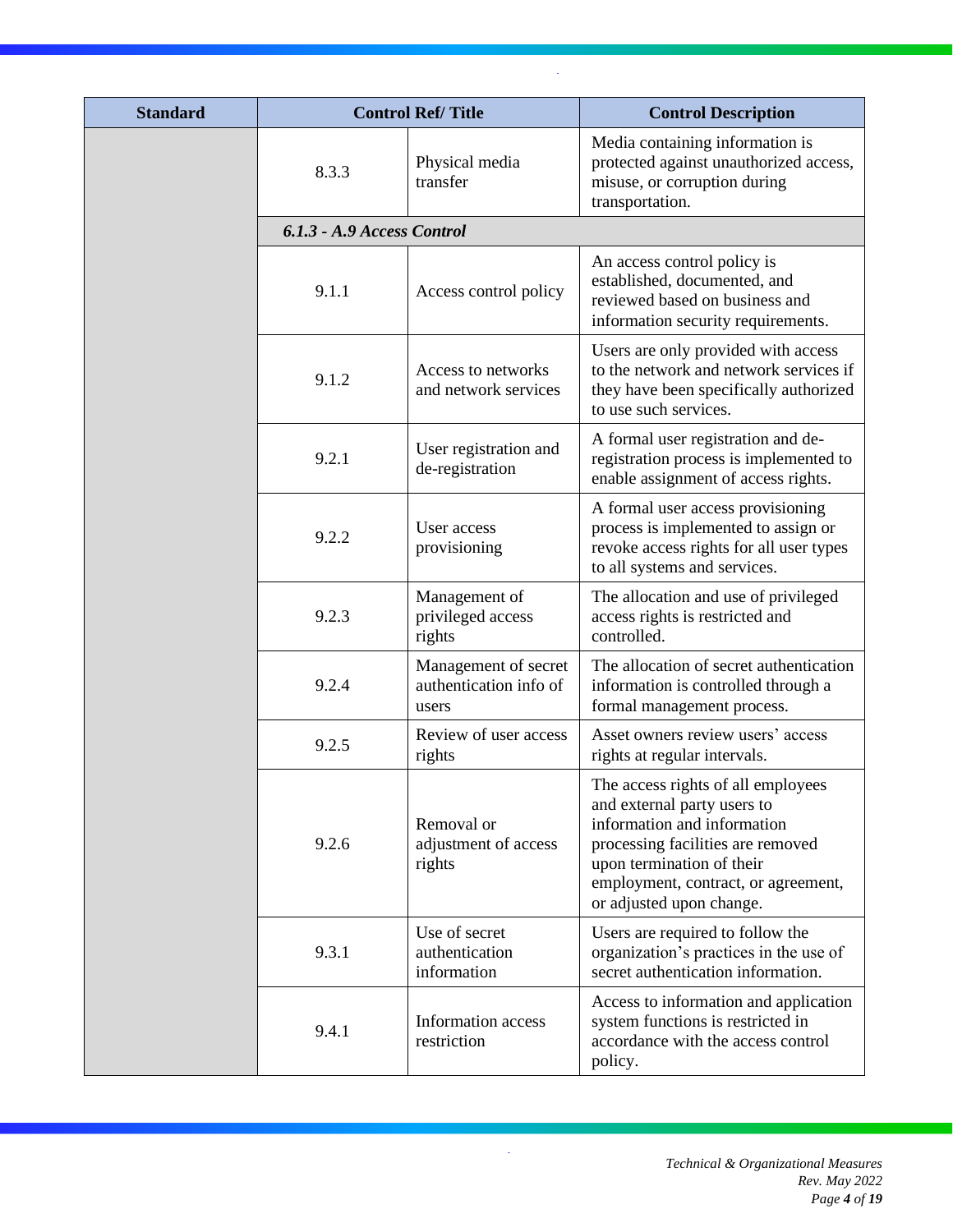| <b>Standard</b> |                             | <b>Control Ref/Title</b>                                    | <b>Control Description</b>                                                                                                                                     |
|-----------------|-----------------------------|-------------------------------------------------------------|----------------------------------------------------------------------------------------------------------------------------------------------------------------|
|                 | 9.4.2                       | Secure log on<br>procedures                                 | Where required by the access control<br>policy, access to systems and<br>applications is controlled by a secure<br>log-on procedure.                           |
|                 | 9.4.3                       | Password<br>management system                               | Password management systems is<br>interactive and ensures quality<br>passwords.                                                                                |
|                 | 9.4.4                       | Use of privileged<br>utility programs                       | The use of utility programs that might<br>be capable of overriding system and<br>application controls is restricted and<br>tightly controlled.                 |
|                 | 9.4.5                       | Access control to<br>program source code                    | Access to program source code is<br>restricted.                                                                                                                |
|                 | $6.1.3$ - A.10 Cryptography |                                                             |                                                                                                                                                                |
|                 | 10.1.1                      | Policy on the use of<br>cryptographic controls              | A policy on the use of cryptographic<br>controls for protection of information<br>is developed and implemented.                                                |
|                 | 10.1.2                      | Key management                                              | A policy on the use, protection and<br>lifetime of cryptographic keys is<br>developed and implemented through<br>their whole lifecycle.                        |
|                 |                             | 6.1.3 - A.11 Physical and Environmental Security            |                                                                                                                                                                |
|                 | 11.1.1                      | Physical security<br>perimeter                              | Security perimeters is defined and<br>used to protect areas that contain<br>either sensitive or critical information<br>and information processing facilities. |
|                 | 11.1.2                      | Physical entry<br>controls                                  | Secure areas are protected by<br>appropriate entry controls to ensure<br>that only authorized personnel are<br>allowed access.                                 |
|                 | 11.1.3                      | Securing offices,<br>rooms, facilities                      | Physical security for offices, rooms<br>and facilities are designed and<br>applied.                                                                            |
|                 | 11.1.4                      | Protecting against<br>external and<br>environmental threats | Physical protection against natural<br>disasters, malicious attack or<br>accidents are designed and applied.                                                   |
|                 | 11.1.5                      | Working in secure<br>areas                                  | Procedures for working in secure<br>areas are designed and applied.                                                                                            |
|                 | 11.1.6                      | Delivery and loading<br>areas                               | Access points such as delivery and<br>loading areas and other points where<br>unauthorized persons could enter the<br>premises are controlled and, if          |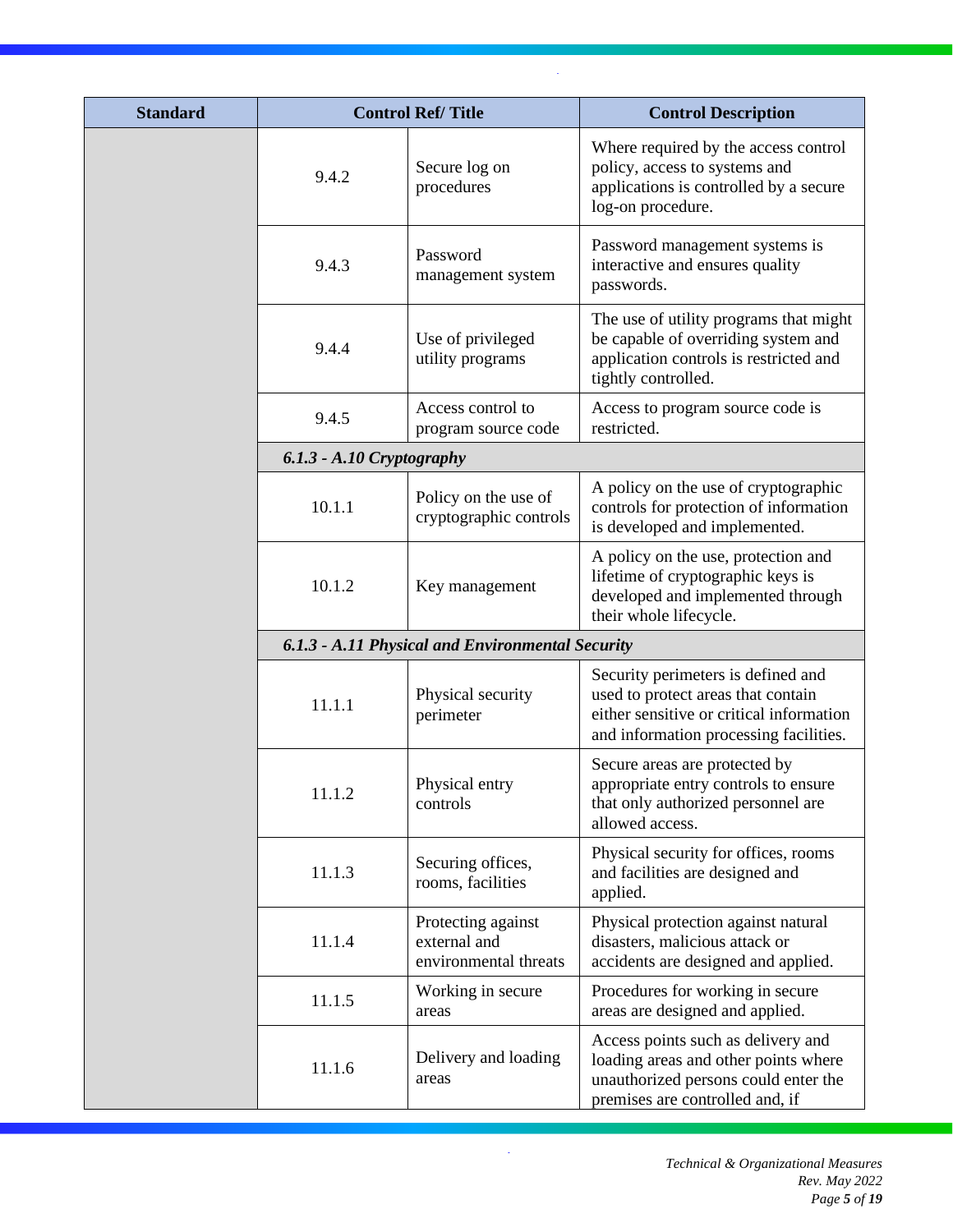| <b>Standard</b> |                                  | <b>Control Ref/Title</b>                             | <b>Control Description</b>                                                                                                                                                                               |
|-----------------|----------------------------------|------------------------------------------------------|----------------------------------------------------------------------------------------------------------------------------------------------------------------------------------------------------------|
|                 |                                  |                                                      | possible, isolated from information<br>processing facilities to avoid<br>unauthorized access.                                                                                                            |
|                 | 11.2.1                           | Equipment siting and<br>protection                   | Equipment is sited and protected to<br>reduce the risks from environmental<br>threats and hazards, and opportunities<br>for unauthorized access.                                                         |
|                 | 11.2.2                           | Supporting utilities                                 | Equipment is protected from power<br>failures and other disruptions caused<br>by failures in supporting utilities.                                                                                       |
|                 | 11.2.3                           | Cabling security                                     | Power and telecommunications<br>cabling carrying data or supporting<br>information services are protected<br>from interception, interference, or<br>damage.                                              |
|                 | 11.2.4                           | Equipment<br>maintenance                             | Equipment are correctly maintained<br>to ensure its continued availability<br>and integrity.                                                                                                             |
|                 | 11.2.5                           | Removal of assets                                    | Equipment, information, or software<br>are not taken off-site without prior<br>authorization.                                                                                                            |
|                 | 11.2.6                           | Security of equipment<br>and assets off-<br>premises | Security is applied to off-site assets<br>considering the different risks of<br>working outside the organization's<br>premises.                                                                          |
|                 | 11.2.7                           | Secure disposal or<br>reuse of equipment             | All items of equipment containing<br>storage media is verified to ensure<br>that any sensitive data and licensed<br>software has been removed or<br>securely overwritten prior to disposal<br>or re-use. |
|                 | 11.2.8                           | Unattended user<br>equipment                         | Users ensure that unattended<br>equipment has appropriate protection.                                                                                                                                    |
|                 | 11.2.9                           | Clear desk and clear<br>screen policy                | A clear desk policy for papers and<br>removable storage media and a clear<br>screen policy for information<br>processing facilities is adopted.                                                          |
|                 | 6.1.3 - A.12 Operations Security |                                                      |                                                                                                                                                                                                          |
|                 | 12.1.1                           | Documented<br>operating procedures                   | Operating procedures are documented<br>and made available to all users who<br>need them.                                                                                                                 |
|                 | 12.1.2                           | Change management                                    | Changes to the organization, business<br>processes, information processing                                                                                                                               |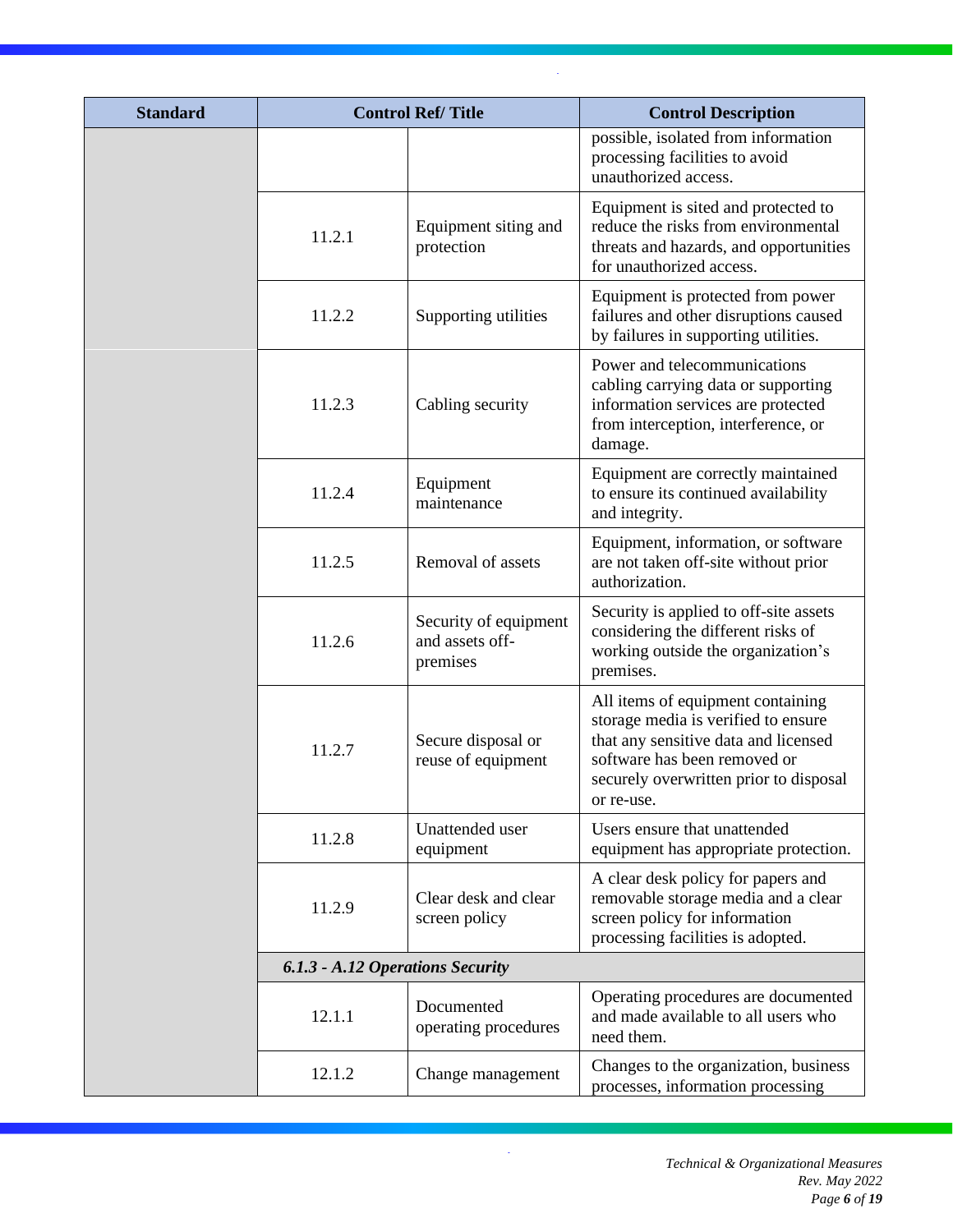| <b>Standard</b> |        | <b>Control Ref/Title</b>                                               | <b>Control Description</b>                                                                                                                                                                    |
|-----------------|--------|------------------------------------------------------------------------|-----------------------------------------------------------------------------------------------------------------------------------------------------------------------------------------------|
|                 |        |                                                                        | facilities and systems that affect<br>information security are controlled.                                                                                                                    |
|                 | 12.1.3 | Capacity management                                                    | The use of resources is monitored,<br>tuned and projections made of future<br>capacity requirements to ensure the<br>required system performance.                                             |
|                 | 12.1.4 | Separation of<br>development, testing<br>& operational<br>environments | Development, testing, and operational<br>environments are separated to reduce<br>the risks of unauthorized access or<br>changes to the operational<br>environment.                            |
|                 | 12.2.1 | Controls against<br>malware                                            | Detection, prevention, and recovery<br>controls to protect against malware<br>are implemented, combined with<br>appropriate user awareness.                                                   |
|                 | 12.3.1 | Information backup                                                     | Backup copies of information,<br>software and system images are taken<br>and tested regularly in accordance<br>with an agreed backup policy.                                                  |
|                 | 12.4.1 | Event logging                                                          | Event logs recording user activities,<br>exceptions, faults and information<br>security events are produced, kept<br>and regularly reviewed.                                                  |
|                 | 12.4.2 | Protection of log<br>information                                       | Logging facilities and log information<br>are protected against tampering and<br>unauthorized access                                                                                          |
|                 | 12.4.3 | Administrator and<br>operator logs                                     | System administrator and system<br>operator activities are logged, and the<br>logs are protected and regularly<br>reviewed.                                                                   |
|                 | 12.4.4 | Clock synchronization                                                  | The clocks of all relevant information<br>processing systems within an<br>organization or security domain are<br>synchronized to a single reference<br>time source.                           |
|                 | 12.5.1 | Installation of<br>software on<br>operational systems                  | Procedures are implemented to<br>control the installation of software on<br>operational systems.                                                                                              |
|                 | 12.6.1 | Management of<br>technical<br>vulnerabilities                          | Information about technical<br>vulnerabilities of information systems<br>being used are obtained in a timely<br>fashion, the organization's exposure<br>to such vulnerabilities evaluated and |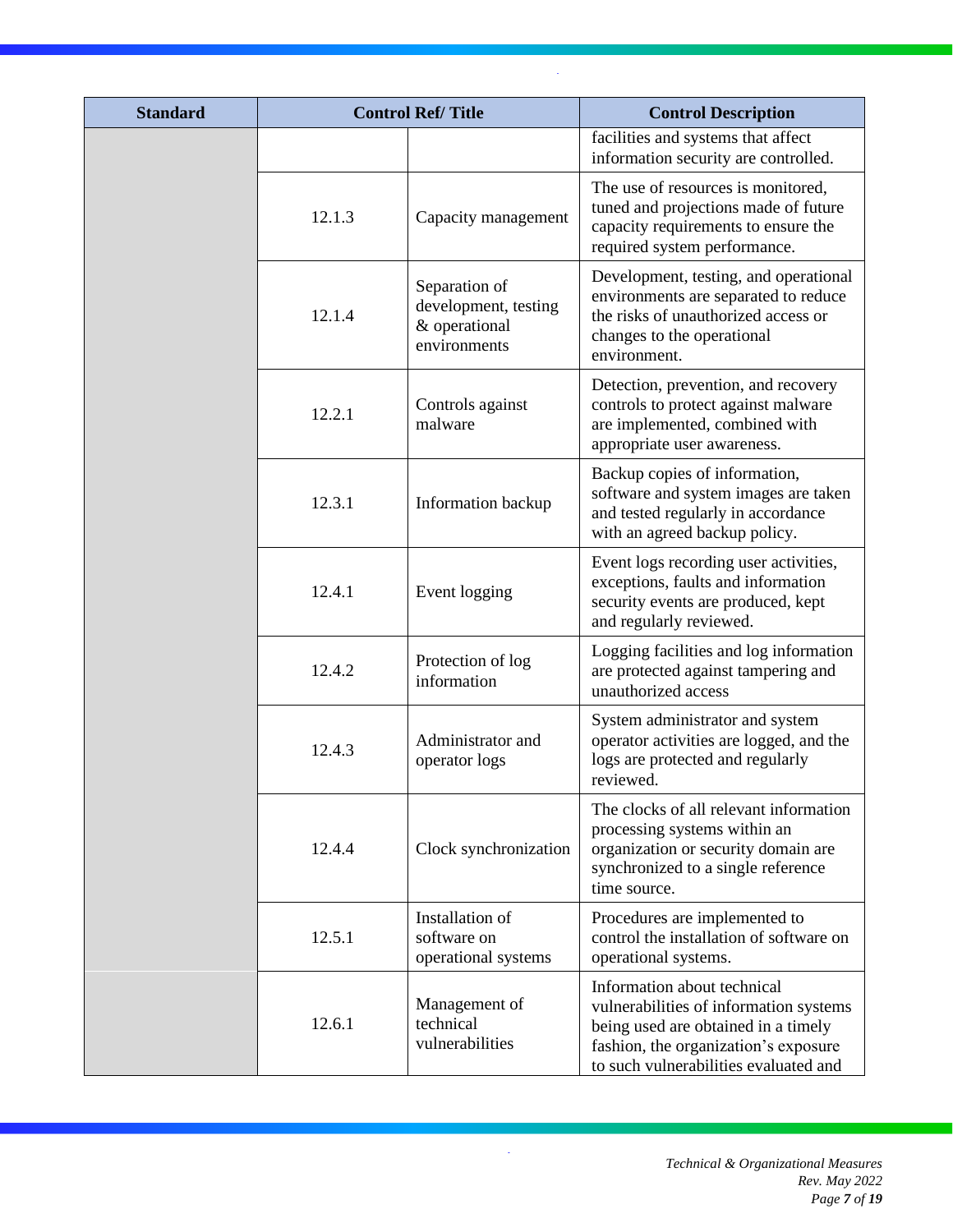| <b>Standard</b> |                                                     | <b>Control Ref/Title</b>                           | <b>Control Description</b>                                                                                                                                                                                                     |  |
|-----------------|-----------------------------------------------------|----------------------------------------------------|--------------------------------------------------------------------------------------------------------------------------------------------------------------------------------------------------------------------------------|--|
|                 |                                                     |                                                    | appropriate measures taken to address<br>the associated risk.                                                                                                                                                                  |  |
|                 | 12.6.2                                              | Restrictions on<br>software installation           | Rules governing the installation of<br>software by users are established and<br>implemented.                                                                                                                                   |  |
|                 | 12.7.1                                              | Information systems<br>audit controls              | Audit requirements and activities<br>involving verification of operational<br>systems are carefully planned and<br>agreed to minimize disruptions to<br>business processes.                                                    |  |
|                 |                                                     | 6.1.3 - A.13 Communications Security               |                                                                                                                                                                                                                                |  |
|                 | 13.1.1                                              | Network controls                                   | Networks are managed and controlled<br>to protect information in systems and<br>applications.                                                                                                                                  |  |
|                 | 13.1.2                                              | Security of network<br>services                    | Security mechanisms, service levels<br>and management requirements of all<br>network services are identified and<br>included in network services<br>agreements, whether these services<br>are provided in-house or outsourced. |  |
|                 | 13.1.3                                              | Segregation in<br>networks                         | Groups of information services, users<br>and information systems are<br>segregated on networks.                                                                                                                                |  |
|                 | 13.2.1                                              | Information transfer<br>policies and<br>procedures | Formal transfer policies, procedures<br>and controls are in place to protect the<br>transfer of information using all types<br>of communication facilities.                                                                    |  |
|                 | 13.2.2                                              | Agreements on<br>information transfer              | Agreements address the secure<br>transfer of business information<br>between the organization and external<br>parties.                                                                                                         |  |
|                 | 13.2.3                                              | Electronic messaging                               | Information involved in electronic<br>messaging is appropriately protected.                                                                                                                                                    |  |
|                 | 13.2.4                                              | Confidentiality or<br>nondisclosure<br>agreements  | Requirements for confidentiality or<br>non-disclosure agreements reflecting<br>the organization's needs for the<br>protection of information are<br>identified, regularly reviewed, and<br>documented.                         |  |
|                 | 6.1.3 - A.14 System Acquisition, Dev. & Maintenance |                                                    |                                                                                                                                                                                                                                |  |

 $\bar{\gamma}$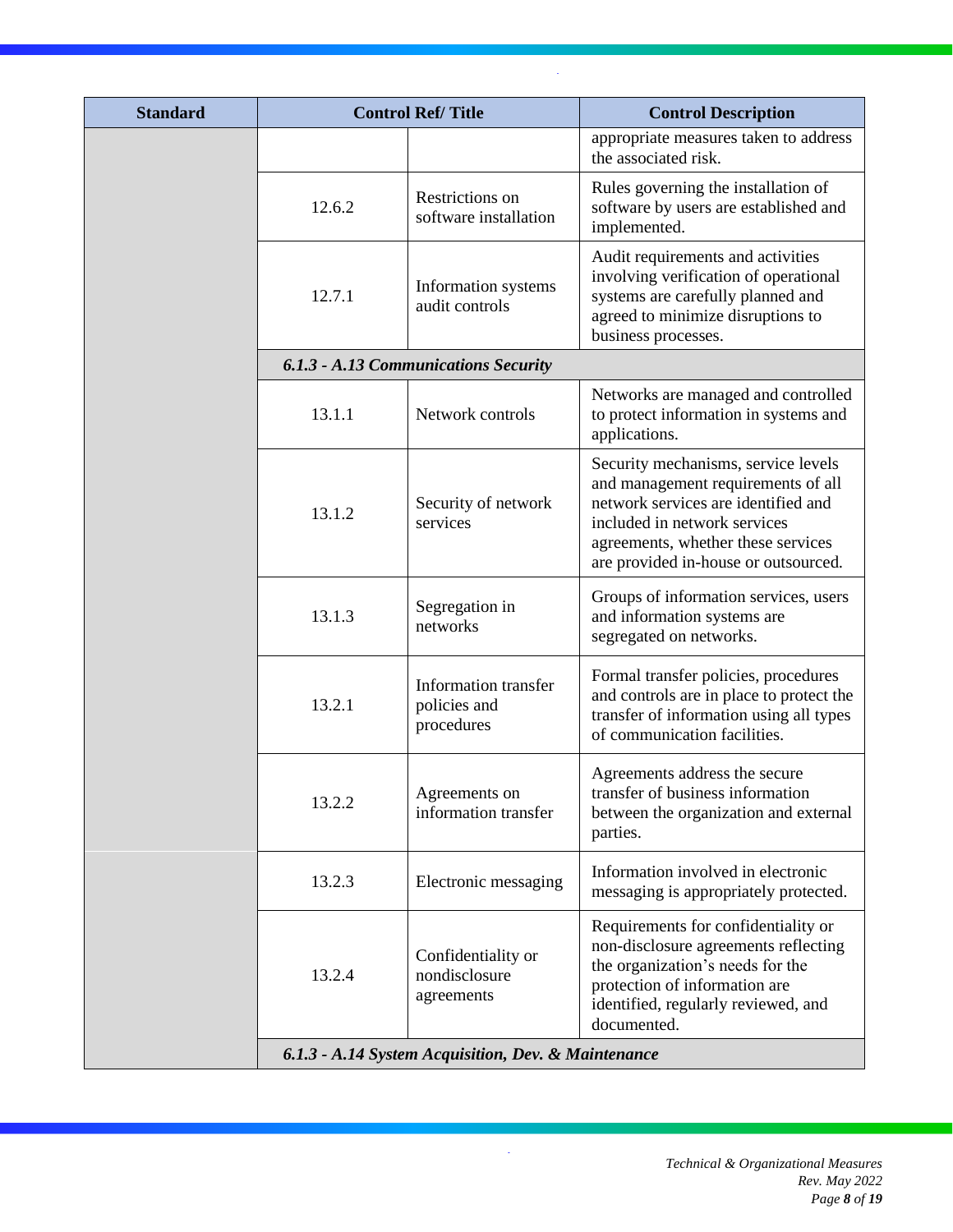| <b>Standard</b> |        | <b>Control Ref/Title</b>                                                   | <b>Control Description</b>                                                                                                                                                                                                                    |
|-----------------|--------|----------------------------------------------------------------------------|-----------------------------------------------------------------------------------------------------------------------------------------------------------------------------------------------------------------------------------------------|
|                 | 14.1.1 | Information security<br>requirements analysis<br>& specification           | The information security related<br>requirements are included in the<br>requirements for new information<br>systems or enhancements to existing<br>information systems.                                                                       |
|                 | 14.1.2 | Securing application<br>services on public<br>networks                     | Information involved in application<br>services passing over public networks<br>is protected from fraudulent activity,<br>contract dispute and unauthorized<br>disclosure and modification.                                                   |
|                 | 14.1.3 | Protecting application<br>services transactions                            | Information involved in application<br>service transactions is protected to<br>prevent incomplete transmission,<br>misrouting, unauthorized message<br>alteration, unauthorized disclosure,<br>unauthorized message duplication or<br>replay. |
|                 | 14.2.1 | Secure development<br>policy                                               | Rules for the development of<br>software and systems are established<br>and applied to developments within<br>the organization.                                                                                                               |
|                 | 14.2.2 | System change<br>control procedures                                        | Changes to systems within the<br>development lifecycle are controlled<br>using formal change control<br>procedures.                                                                                                                           |
|                 | 14.2.3 | Technical review of<br>applications after<br>operating platform<br>changes | When operating platforms are<br>changed, business critical applications<br>are reviewed and tested to ensure<br>there is no adverse impact on<br>organizational operations or security.                                                       |
|                 | 14.2.4 | Restrictions on<br>changes to software<br>packages                         | Modifications to software packages<br>are discouraged, limited to necessary<br>changes and all changes are strictly<br>controlled.                                                                                                            |
|                 | 14.2.5 | Secure system<br>engineering principles                                    | Principles for engineering secure<br>systems are established, documented,<br>maintained, and applied to any<br>information system implementation<br>efforts.                                                                                  |
|                 | 14.2.6 | Secure development<br>environment                                          | secure development environments are<br>established and are appropriately<br>protected for system development and<br>integration efforts to cover the entire<br>system development lifecycle                                                   |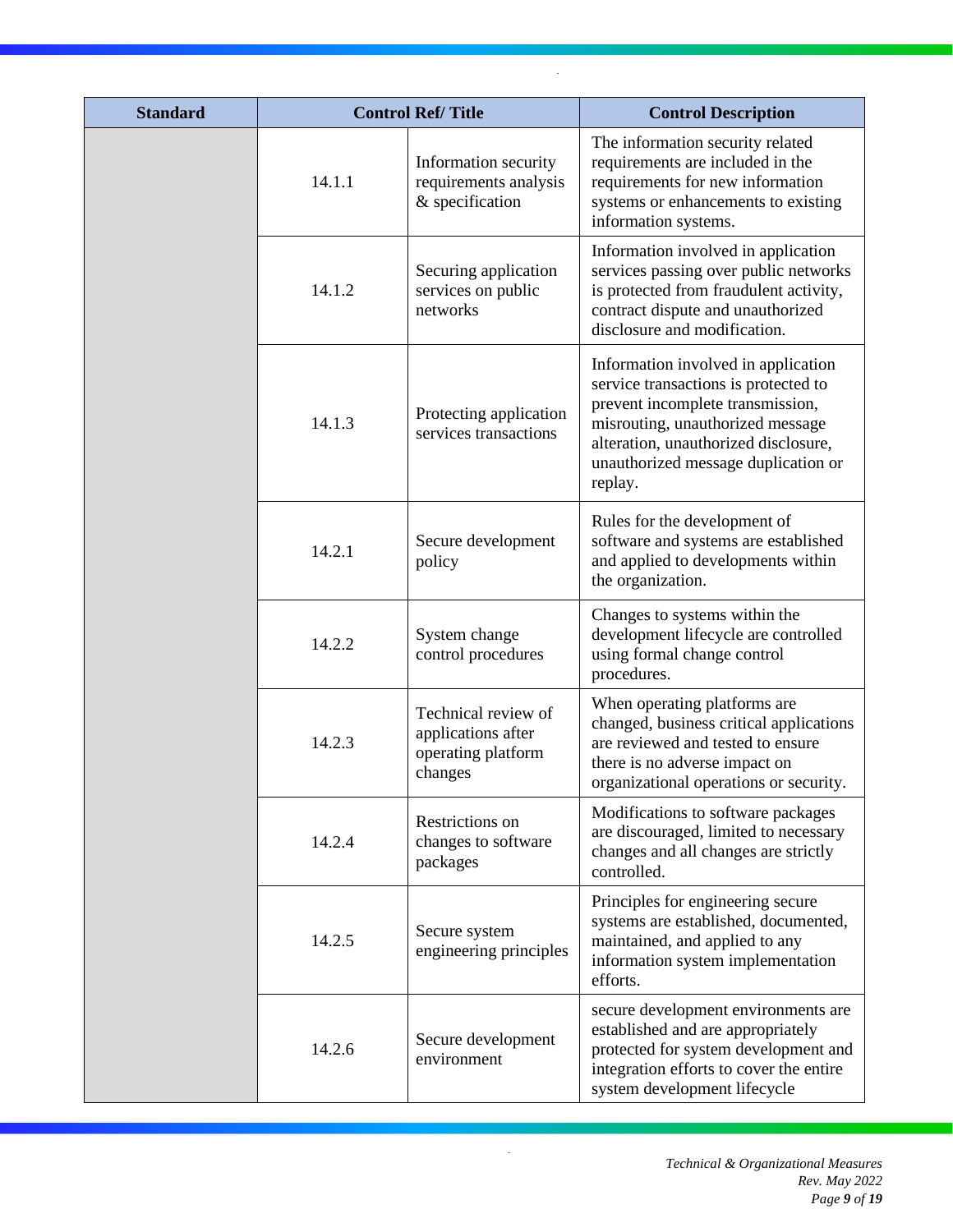| <b>Standard</b> |                                                           | <b>Control Ref/Title</b>                                     | <b>Control Description</b>                                                                                                                                                                                                                                                                                       |  |
|-----------------|-----------------------------------------------------------|--------------------------------------------------------------|------------------------------------------------------------------------------------------------------------------------------------------------------------------------------------------------------------------------------------------------------------------------------------------------------------------|--|
|                 | 14.2.7                                                    | Outsourced<br>development                                    | The organization supervises and<br>monitors the activity of outsourced<br>system development.                                                                                                                                                                                                                    |  |
|                 | 14.2.8                                                    | System security<br>testing                                   | Testing of security functionality is<br>carried out during development.                                                                                                                                                                                                                                          |  |
|                 | 14.2.9                                                    | System acceptance<br>testing                                 | Acceptance testing programs and<br>related criteria are established for new<br>information systems, upgrades, and<br>new versions.                                                                                                                                                                               |  |
|                 | 14.3.1                                                    | Protection of test data                                      | Test data is selected carefully,<br>protected, and controlled.                                                                                                                                                                                                                                                   |  |
|                 | 6.1.3 - A.15 Supplier Relationship                        |                                                              |                                                                                                                                                                                                                                                                                                                  |  |
|                 | 15.1.1                                                    | Information security<br>policy for supplier<br>relationships | Information security requirements for<br>mitigating the risks associated with<br>supplier's access to the organization's<br>assets are agreed with the supplier<br>and documented.                                                                                                                               |  |
|                 | 15.1.2                                                    | Addressing<br>security within<br>supplier agreements         | All relevant information security<br>requirements are established and<br>agreed with each supplier that may<br>access, process, store, communicate,<br>or provide IT infrastructure<br>components for, the organization's<br>information                                                                         |  |
|                 | 15.1.3                                                    | Information<br>communication<br>technology supply<br>chain   | Agreements with suppliers include<br>requirements to address the<br>information security risks associated<br>with information and communications<br>technology services and product<br>supply chain.                                                                                                             |  |
|                 | 15.2.1                                                    | Monitoring and<br>review of supplier<br>services             | Supplier service delivery is regularly<br>monitored, reviewed, and audited.                                                                                                                                                                                                                                      |  |
|                 | 15.2.2.                                                   | Managing changes to<br>supplier services                     | Changes to the provision of services<br>by suppliers, including maintaining<br>and improving existing information<br>security policies, procedures, and<br>controls, are managed, taking account<br>of the criticality of business<br>information, systems and processes<br>involved and re-assessment of risks. |  |
|                 | 6.1.3 - A.16.1.3 Information Security Incident Management |                                                              |                                                                                                                                                                                                                                                                                                                  |  |

 $\bar{\gamma}$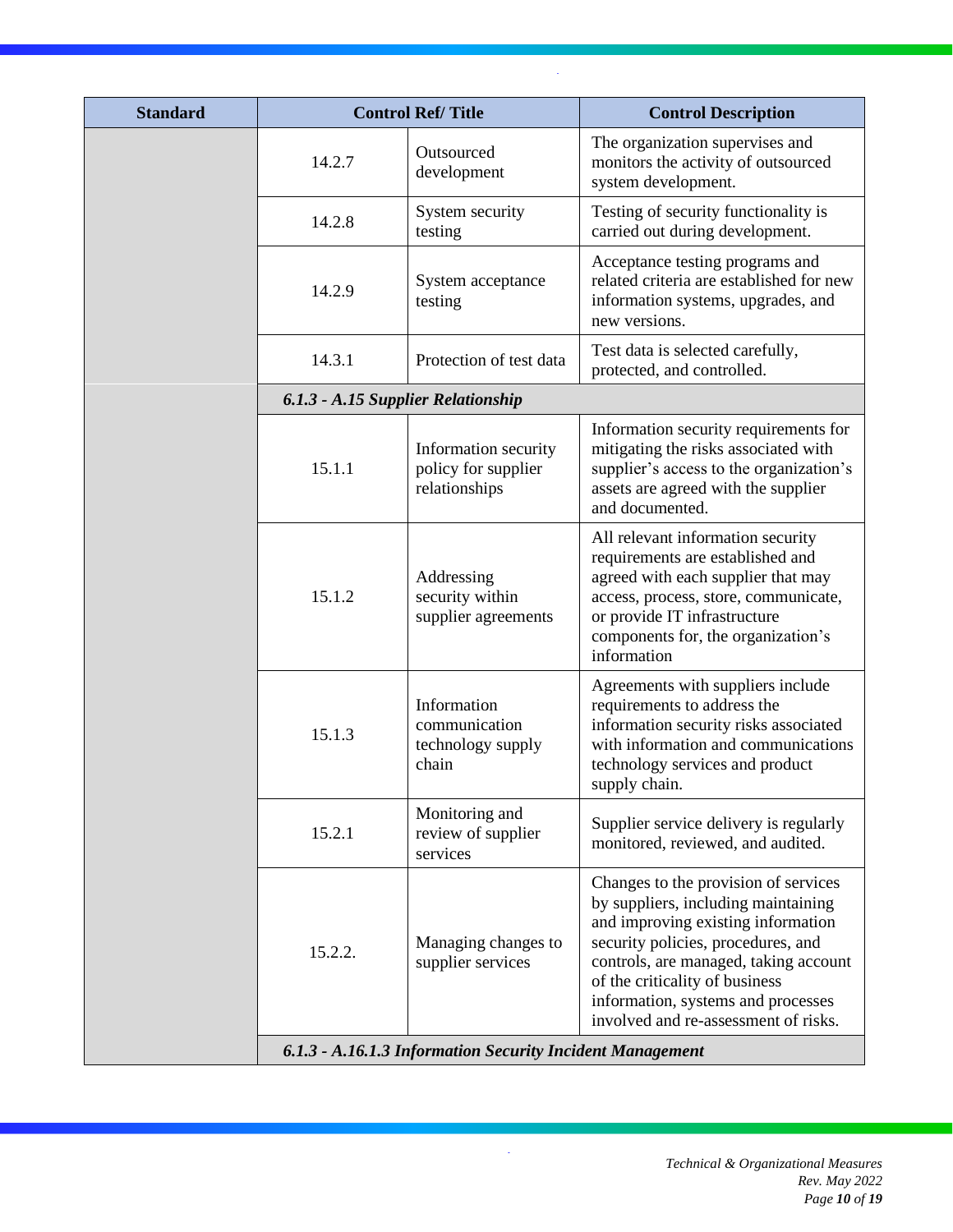| <b>Standard</b> |        | <b>Control Ref/Title</b>                                           | <b>Control Description</b>                                                                                                                                                                                           |
|-----------------|--------|--------------------------------------------------------------------|----------------------------------------------------------------------------------------------------------------------------------------------------------------------------------------------------------------------|
|                 | 16.1.1 | Responsibilities and<br>procedures                                 | Management responsibilities and<br>procedures are established to ensure a<br>quick, effective, and orderly response<br>to information security incidents.                                                            |
|                 | 16.1.2 | Reporting information<br>security events                           | Information security events are<br>reported through appropriate<br>management channels as quickly as<br>possible.                                                                                                    |
|                 | 16.1.3 | Reporting information<br>security weaknesses                       | Employees and contractors using the<br>organization's information systems<br>and services are required to note and<br>report any observed or suspected<br>information security weaknesses in<br>systems or services. |
|                 | 16.1.4 | Assessment of and<br>decision on<br>information security<br>events | Information security events are<br>assessed and are decided if they are to<br>be classified as information security<br>incidents.                                                                                    |
|                 | 16.1.5 | Response to<br>information security<br>incidents                   | Information security incidents are<br>responded to in accordance with the<br>documented procedures.                                                                                                                  |
|                 | 16.1.6 | Learning from<br>information security<br>incidents                 | Knowledge gained from analysing<br>and resolving information security<br>incidents are used to reduce the<br>likelihood or impact of future<br>incidents.                                                            |
|                 | 16.1.7 | Collection of evidence                                             | Procedures for the identification,<br>collection, acquisition, and<br>preservation of information, which<br>can serve as evidence are defined and<br>applicable.                                                     |
|                 |        |                                                                    | 6.1.3 - A.17 Information Security Aspects of Business Continuity Management                                                                                                                                          |
|                 | 17.1.1 | Planning information<br>security continuity                        | Requirements for information<br>security and the continuity of<br>information security management in<br>adverse situations, e.g., during a crisis<br>or disaster are determined.                                     |
|                 | 17.1.2 | Implementing<br>information security<br>continuity                 | Processes and procedures and<br>controls to ensure the required level<br>of continuity for information security<br>during an adverse situation are<br>established, documented,<br>implemented, and maintained.       |

 $\bar{\gamma}$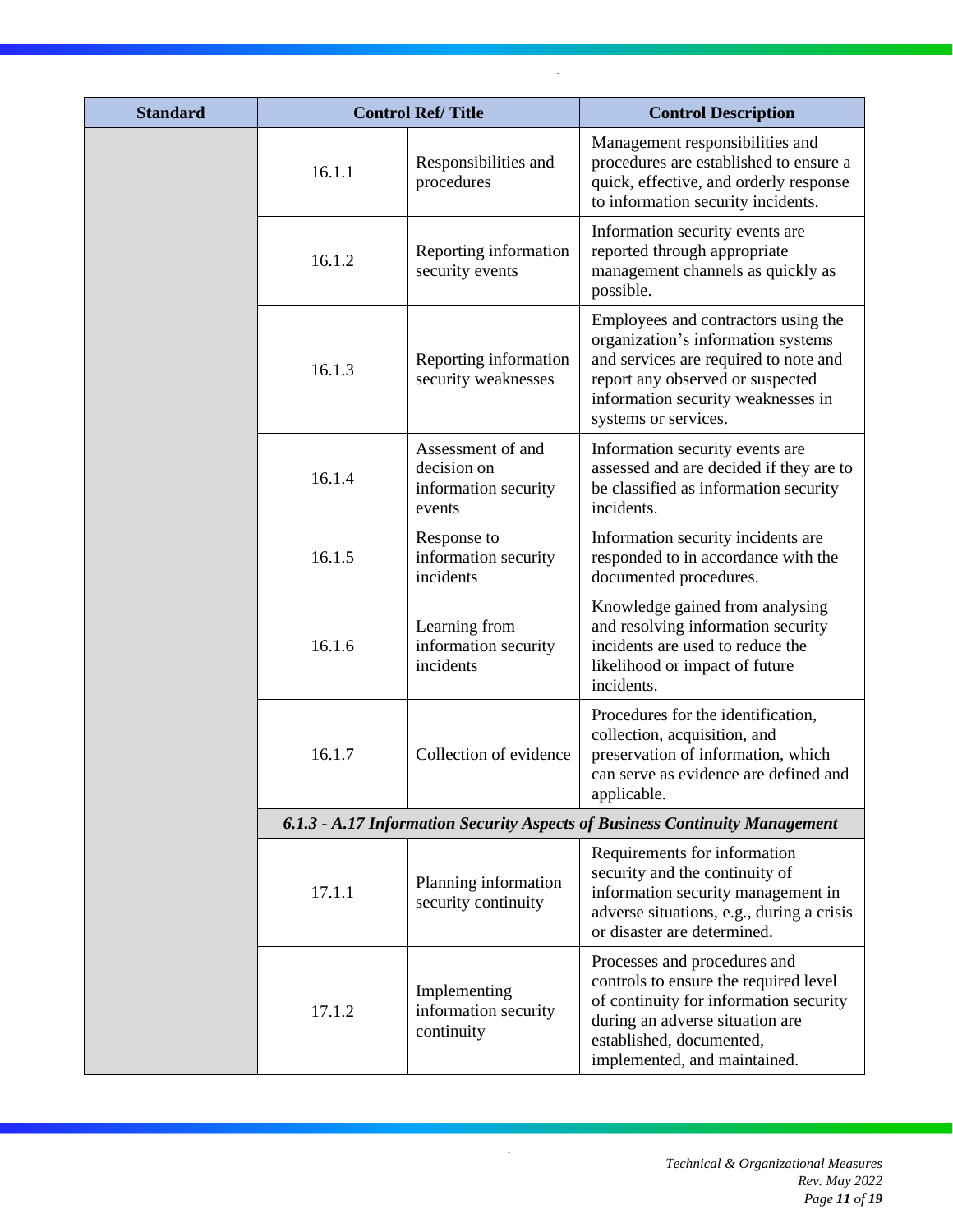| <b>Standard</b> |                         | <b>Control Ref/Title</b>                                                     | <b>Control Description</b>                                                                                                                                                                                                                                         |
|-----------------|-------------------------|------------------------------------------------------------------------------|--------------------------------------------------------------------------------------------------------------------------------------------------------------------------------------------------------------------------------------------------------------------|
|                 | 17.1.3                  | Verify, review, and<br>evaluate information<br>security continuity           | Established and implemented<br>information security continuity<br>controls are verified at regular<br>intervals in order to ensure that they<br>are valid and effective during adverse<br>situations.                                                              |
|                 | 17.2.1                  | Availability of<br>information<br>processing facilities                      | Information processing facilities are<br>implemented with redundancy<br>sufficient to meet availability<br>requirements.                                                                                                                                           |
|                 | 6.1.3 - A.18 Compliance |                                                                              |                                                                                                                                                                                                                                                                    |
|                 | 18.1.1                  | Identification of<br>applicable legislation<br>& contractual<br>requirements | All relevant legislative statutory,<br>regulatory, contractual requirements<br>and the organization's approach to<br>meet these requirements are explicitly<br>identified, documented, and kept up<br>to date for each information system<br>and the organization. |
|                 | 18.1.2                  | Intellectual property<br>rights                                              | Appropriate procedures are<br>implemented to ensure compliance<br>with legislative, regulatory, and<br>contractual requirements related to<br>intellectual property rights and use of<br>proprietary software products.                                            |
|                 | 18.1.3                  | Protection of records                                                        | Records are protected from loss,<br>destruction, falsification,<br>unauthorized access, and<br>unauthorized release, in accordance<br>with legislation, regulatory,<br>contractual, and business<br>requirements.                                                  |
|                 | 18.1.4                  | Privacy and protection<br>of Personal Data                                   | Privacy and protection of personally<br>identifiable information (Personal<br>Data) are ensured as required in<br>relevant legislation and regulation<br>where applicable.                                                                                         |
|                 | 18.1.5                  | Regulation of<br>cryptographic controls                                      | Cryptographic controls are used in<br>compliance with all relevant<br>agreements, legislation, and<br>regulations.                                                                                                                                                 |
|                 | 18.2.1                  | Independent review of<br>information security                                | The organization's approach to<br>managing information security and its<br>implementation (i.e., control<br>objectives, controls, policies,<br>processes, and procedures for                                                                                       |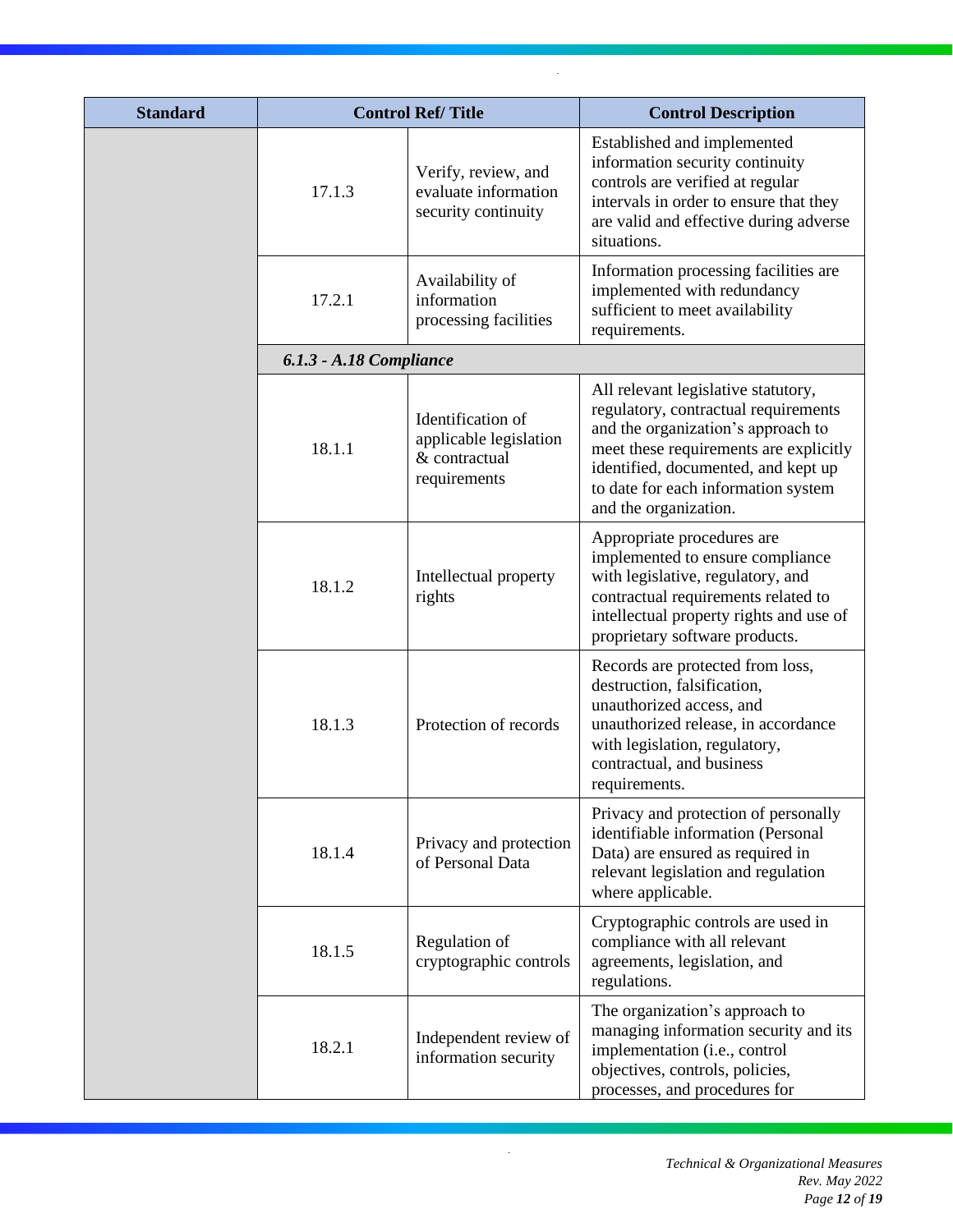| <b>Standard</b>                                                      | <b>Control Ref/Title</b>                                           |                                                                               | <b>Control Description</b>                                                                                                                                                                                                                                 |  |
|----------------------------------------------------------------------|--------------------------------------------------------------------|-------------------------------------------------------------------------------|------------------------------------------------------------------------------------------------------------------------------------------------------------------------------------------------------------------------------------------------------------|--|
|                                                                      |                                                                    |                                                                               | information security) are reviewed<br>independently at planned intervals or<br>when significant changes occur.                                                                                                                                             |  |
|                                                                      | 18.2.2                                                             | Compliance with<br>security policies &<br>standards                           | Managers regularly review the<br>compliance of information processing<br>and procedures within their area of<br>responsibility with the appropriate<br>security policies, standards, and any<br>other security requirements.                               |  |
|                                                                      | 18.2.3                                                             | Technical compliance<br>review                                                | Information systems are regularly<br>reviewed for compliance with the<br>organization's information security<br>policies and standards                                                                                                                     |  |
|                                                                      |                                                                    |                                                                               | CLD.6.3 - Relationship between cloud service customer & provider                                                                                                                                                                                           |  |
| ISO 27017 - Security<br><b>Controls for Cloud</b><br><b>Services</b> | 6.3.1                                                              | Shared roles &<br>responsibilities within<br>a cloud computing<br>environment | Responsibilities for shared<br>information security roles in the use<br>of the cloud service are allocated to<br>identified parties, documented,<br>communicated, and implemented by<br>both the cloud service customer and<br>the cloud service provider. |  |
|                                                                      | 8.1.5                                                              | Removal of cloud<br>service customer<br>assets                                | Removal of cloud service customer<br>assets                                                                                                                                                                                                                |  |
|                                                                      | CLD.9.5 - Access control of CSP data in shared virtual environment |                                                                               |                                                                                                                                                                                                                                                            |  |
|                                                                      | 9.5.1                                                              | Segregation in virtual<br>computing<br>environments                           | A cloud service customer's virtual<br>environment running on a cloud<br>service is protected from other cloud<br>service customers and unauthorized<br>persons.                                                                                            |  |
|                                                                      | 9.5.2                                                              | Virtual machine<br>hardening                                                  | Virtual machines in a cloud<br>computing environment are hardened<br>to meet business needs.                                                                                                                                                               |  |
|                                                                      | 12.1.5                                                             | Administrator's<br>operational security                                       | Procedures for administrative<br>operations of a cloud computing<br>environment are defined,<br>documented, and monitored.                                                                                                                                 |  |
|                                                                      | 12.4.5                                                             | Monitoring of cloud<br>services                                               | The cloud service customer has the<br>capability to monitor specified<br>aspects of the operation of the cloud<br>services that the cloud service<br>customer uses.                                                                                        |  |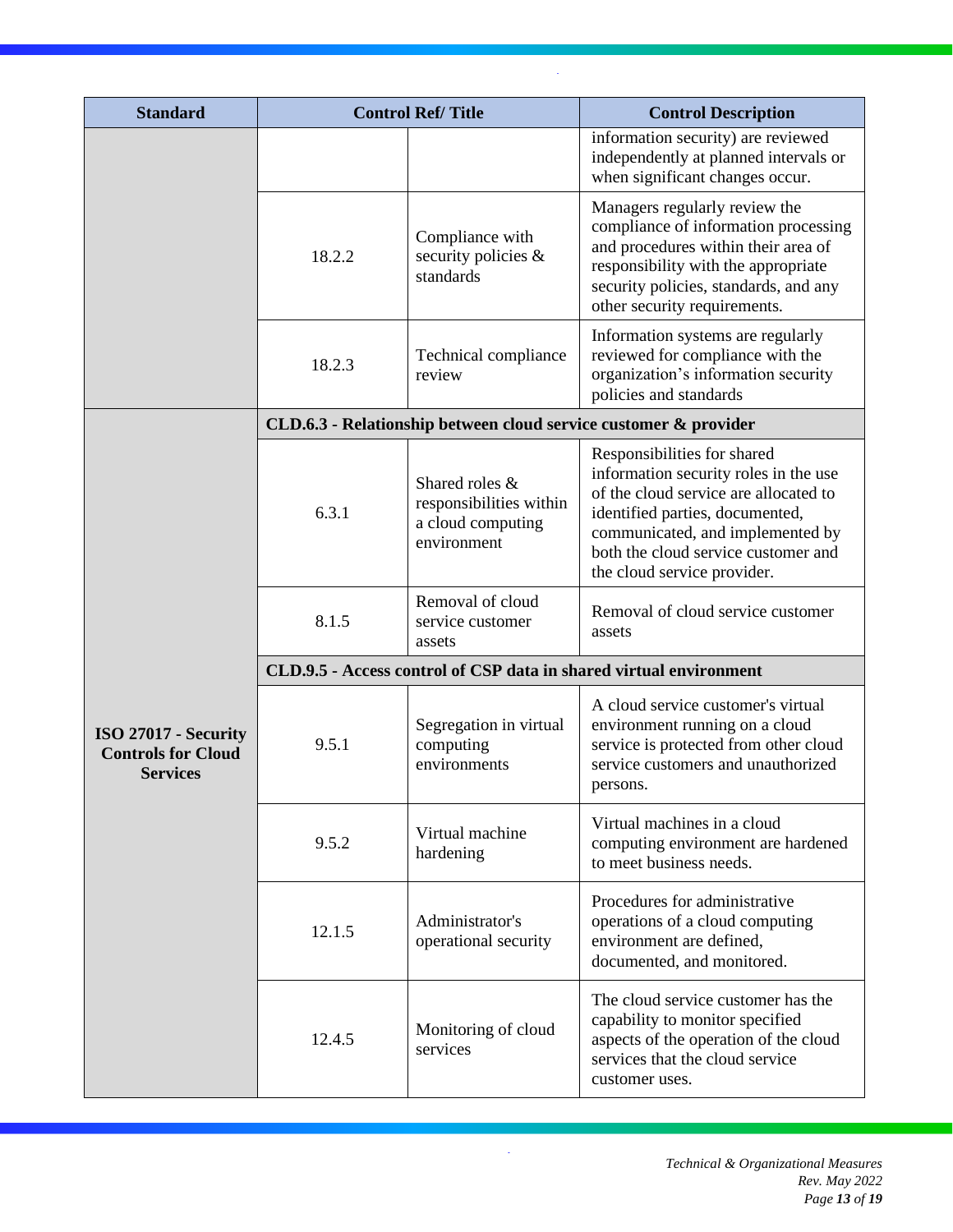| <b>Standard</b>                                                                                                                                | <b>Control Ref/Title</b>                        |                                                                                      | <b>Control Description</b>                                                                                                                                                                                                                                                                                                                                                                                                                   |  |
|------------------------------------------------------------------------------------------------------------------------------------------------|-------------------------------------------------|--------------------------------------------------------------------------------------|----------------------------------------------------------------------------------------------------------------------------------------------------------------------------------------------------------------------------------------------------------------------------------------------------------------------------------------------------------------------------------------------------------------------------------------------|--|
|                                                                                                                                                | 13.1.4                                          | Alignment of security<br>management for<br>virtual and physical<br>networks          | Upon configuration of virtual<br>networks, consistency of<br>configurations between virtual and<br>physical networks is verified based on<br>the cloud service provider's network<br>security policy.                                                                                                                                                                                                                                        |  |
|                                                                                                                                                | A.2 - Consent and choice                        |                                                                                      |                                                                                                                                                                                                                                                                                                                                                                                                                                              |  |
|                                                                                                                                                | A.2.1                                           | Obligation to co-<br>operate regarding<br><b>Personal Data</b><br>principals' rights | The public cloud Personal Data<br>processor can provide the cloud<br>service customer with the means to<br>enable them to fulfil their obligation<br>to facilitate the exercise of Personal<br>Data principals' rights to access,<br>correct and/or erase Personal Data<br>pertaining to them.                                                                                                                                               |  |
|                                                                                                                                                | A.3 - Purpose legitimacy and specification      |                                                                                      |                                                                                                                                                                                                                                                                                                                                                                                                                                              |  |
| ISO 27018 -<br><b>Protection of</b><br><b>Personal Data in</b><br><b>Public Clouds,</b><br><b>Acting as Personal</b><br><b>Data Processors</b> | A.3.1                                           | Public cloud Personal<br>Data processor's<br>purpose                                 | Personal Data to be processed under a<br>contract is not processed for any<br>purpose independent of the<br>instructions of the cloud service<br>customer.                                                                                                                                                                                                                                                                                   |  |
|                                                                                                                                                | A.3.2                                           | Public cloud Personal<br>Data processor's<br>commercial use                          | Personal Data processed under a<br>contract is not used by the public<br>cloud Personal Data processor for the<br>purposes of marketing and advertising<br>without express consent. Such<br>consent is not a condition of receiving<br>the service                                                                                                                                                                                           |  |
|                                                                                                                                                | A.5 - Data minimization                         |                                                                                      |                                                                                                                                                                                                                                                                                                                                                                                                                                              |  |
|                                                                                                                                                | A.5.1                                           | Secure erasure of<br>temporary files                                                 | Temporary files and documents are<br>erased or destroyed within a<br>specified, documented period                                                                                                                                                                                                                                                                                                                                            |  |
|                                                                                                                                                | A.6 - Use, retention, and disclosure limitation |                                                                                      |                                                                                                                                                                                                                                                                                                                                                                                                                                              |  |
|                                                                                                                                                | A.6.1                                           | Personal Data<br>disclosure notification                                             | The contract between the public cloud<br>Personal Data processor and the cloud<br>service customer requires the public<br>cloud Personal Data processor to<br>notify the cloud service customer, in<br>accordance with any procedure and<br>time periods agreed in the contract, of<br>any legally binding request for<br>disclosure of Personal Data by a law<br>enforcement authority, unless such a<br>disclosure is otherwise prohibited |  |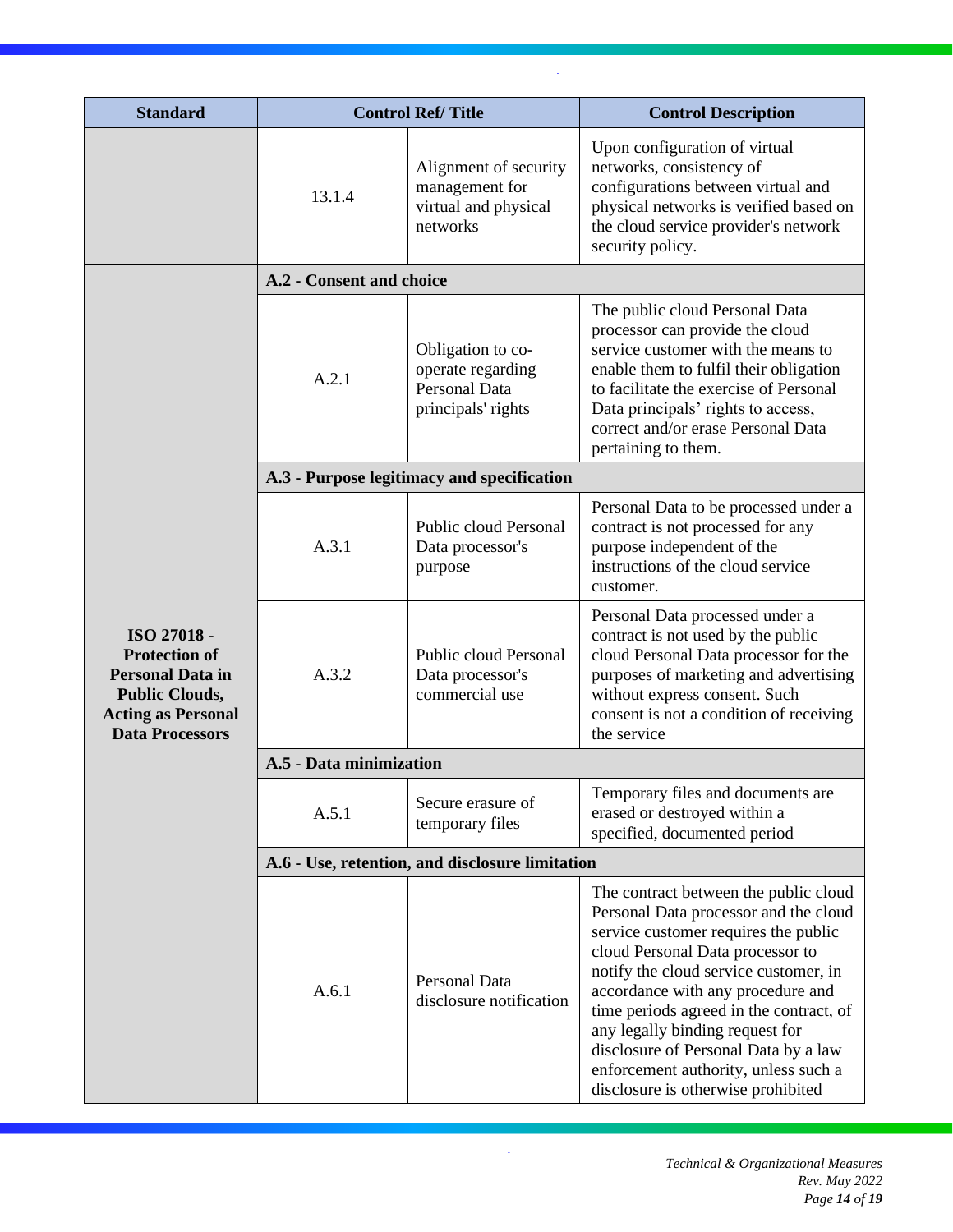| <b>Standard</b> | <b>Control Ref/Title</b>    |                                                                                                                                                                                                                                                                                                                                                                                                                                                                                                                                                                                                                                                                                                                                                                                                        | <b>Control Description</b>                                                                                                                                                                             |  |
|-----------------|-----------------------------|--------------------------------------------------------------------------------------------------------------------------------------------------------------------------------------------------------------------------------------------------------------------------------------------------------------------------------------------------------------------------------------------------------------------------------------------------------------------------------------------------------------------------------------------------------------------------------------------------------------------------------------------------------------------------------------------------------------------------------------------------------------------------------------------------------|--------------------------------------------------------------------------------------------------------------------------------------------------------------------------------------------------------|--|
|                 | A.6.2                       | Recording of Personal<br>Data disclosure                                                                                                                                                                                                                                                                                                                                                                                                                                                                                                                                                                                                                                                                                                                                                               | Disclosures of Personal Data to third<br>parties is recorded, including what<br>Personal Data has been disclosed, to<br>whom and at what time.                                                         |  |
|                 |                             | A.8 - Openness, transparency, and notice<br>The use of sub-contractors by the<br>Disclosure of sub-<br>public cloud Personal Data processor<br>to process Personal Data is disclosed<br>contracted Personal<br>to the relevant cloud service<br>Data processing<br>customers before their use.<br>The public cloud Personal Data<br>processor promptly notifies the<br>relevant cloud service customer in the<br>Notification of a data<br>event of any unauthorized access to<br>breach involving<br>Personal Data or unauthorized access<br><b>Personal Data</b><br>to processing equipment or facilities<br>resulting in loss, disclosure, or<br>alteration of Personal Data.<br>Retention period for<br>Copies of security policies and<br>administrative<br>operating procedures are retained for |                                                                                                                                                                                                        |  |
|                 | A.8.1                       |                                                                                                                                                                                                                                                                                                                                                                                                                                                                                                                                                                                                                                                                                                                                                                                                        |                                                                                                                                                                                                        |  |
|                 | A.10 - Accountability       |                                                                                                                                                                                                                                                                                                                                                                                                                                                                                                                                                                                                                                                                                                                                                                                                        |                                                                                                                                                                                                        |  |
|                 | A.10.1                      |                                                                                                                                                                                                                                                                                                                                                                                                                                                                                                                                                                                                                                                                                                                                                                                                        |                                                                                                                                                                                                        |  |
|                 | A.10.2                      | security policies and<br>guidelines                                                                                                                                                                                                                                                                                                                                                                                                                                                                                                                                                                                                                                                                                                                                                                    | a specified, documented period upon<br>replacement (including updating).                                                                                                                               |  |
|                 | A.10.3                      | Personal Data return,<br>transfer, and disposal                                                                                                                                                                                                                                                                                                                                                                                                                                                                                                                                                                                                                                                                                                                                                        | The public cloud Personal Data<br>processor have a policy in respect of<br>the return, transfer and/or disposal of<br>Personal Data and make this policy<br>available to the cloud service<br>customer |  |
|                 | A.11 - Information security |                                                                                                                                                                                                                                                                                                                                                                                                                                                                                                                                                                                                                                                                                                                                                                                                        |                                                                                                                                                                                                        |  |
|                 | A.11.1                      | Confidentiality or<br>non-disclosure<br>agreements                                                                                                                                                                                                                                                                                                                                                                                                                                                                                                                                                                                                                                                                                                                                                     | Individuals under the public cloud<br>Personal Data processor's control<br>with access to Personal Data are<br>subject to a confidentiality obligation.                                                |  |
|                 | A.11.2                      | Restriction of the<br>creation of hardcopy<br>material                                                                                                                                                                                                                                                                                                                                                                                                                                                                                                                                                                                                                                                                                                                                                 | The creation of hardcopy material<br>displaying Personal Data is restricted.                                                                                                                           |  |
|                 | A.11.3                      | Control and logging<br>of data restoration                                                                                                                                                                                                                                                                                                                                                                                                                                                                                                                                                                                                                                                                                                                                                             | There is a procedure for, and a log of,<br>data restoration efforts.                                                                                                                                   |  |
|                 | A.11.4                      | Protecting data on<br>storage media leaving<br>the premises                                                                                                                                                                                                                                                                                                                                                                                                                                                                                                                                                                                                                                                                                                                                            | Personal Data on media leaving the<br>organization's premises is subject to<br>an authorization procedure and is not<br>accessible to anyone other than                                                |  |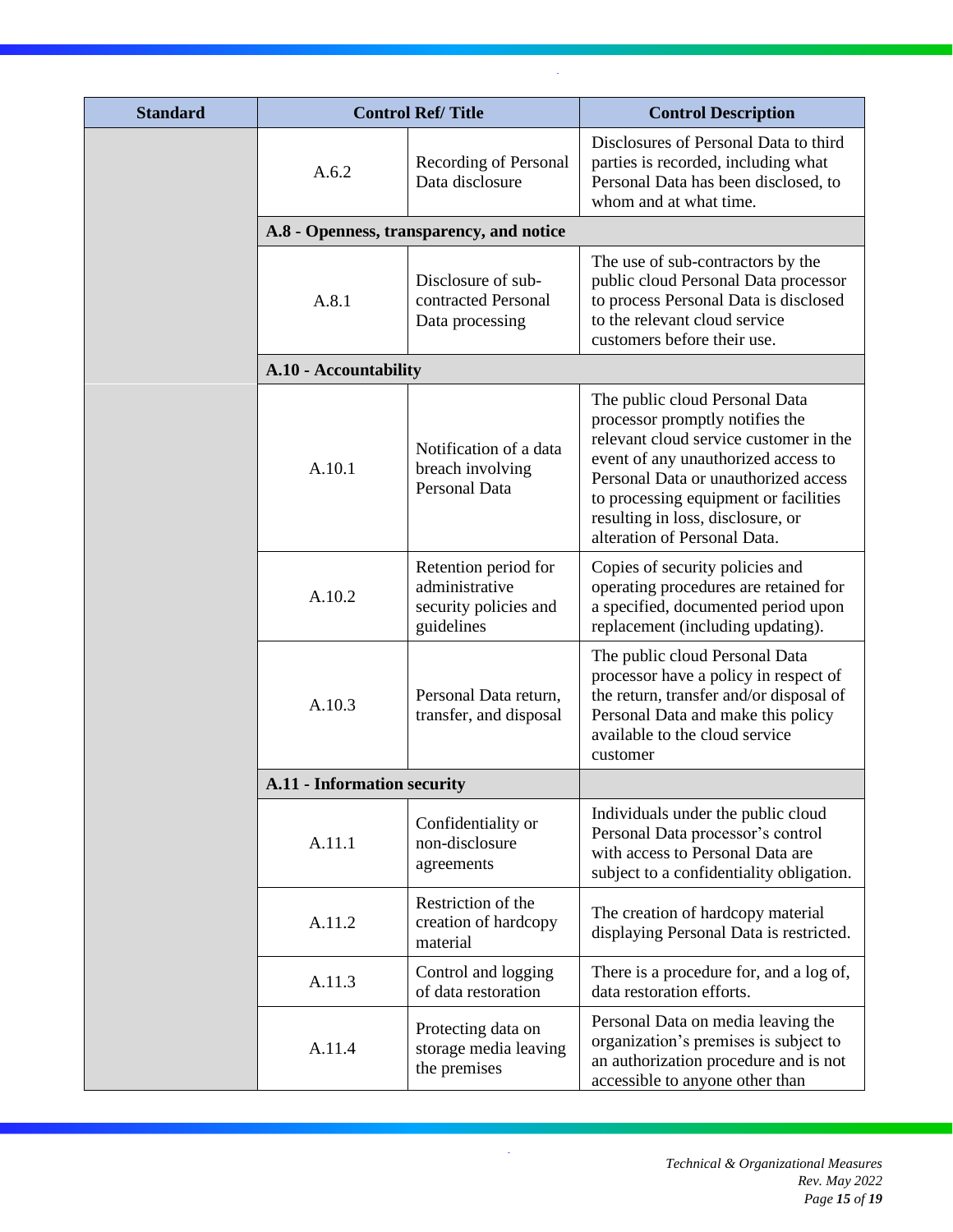| <b>Standard</b> | <b>Control Ref/Title</b> |                                                                                             | <b>Control Description</b>                                                                                                                                                                                                                                                                                                                                                                                                                                |
|-----------------|--------------------------|---------------------------------------------------------------------------------------------|-----------------------------------------------------------------------------------------------------------------------------------------------------------------------------------------------------------------------------------------------------------------------------------------------------------------------------------------------------------------------------------------------------------------------------------------------------------|
|                 |                          |                                                                                             | authorized personnel (e.g., by<br>encrypting the data concerned).                                                                                                                                                                                                                                                                                                                                                                                         |
|                 | A.11.5                   | Use of unencrypted<br>portable storage<br>media and devices                                 | Portable physical media and portable<br>devices that do not permit encryption<br>cannot be used except where it is<br>unavoidable, and any use of such<br>portable media and devices is<br>documented.                                                                                                                                                                                                                                                    |
|                 | A.11.6                   | Encryption of<br>Personal Data<br>transmitted over<br>public data-<br>transmission networks | Personal Data that is transmitted over<br>public data-transmission networks is<br>encrypted prior to transmission                                                                                                                                                                                                                                                                                                                                         |
|                 | A.11.7                   | Secure disposal of<br>hardcopy materials                                                    | Where hardcopy materials are<br>destroyed, they are destroyed securely<br>using mechanisms such as cross-<br>cutting, shredding, incinerating,<br>pulping, etc.                                                                                                                                                                                                                                                                                           |
|                 | A.11.8                   | Unique use of user<br>IDs                                                                   | If more than one individual has<br>access to stored Personal Data, then<br>they each have a distinct user ID for<br>identification, authentication, and<br>authorization purposes                                                                                                                                                                                                                                                                         |
|                 | A.11.9                   | Records of authorized<br>users                                                              | An up-to-date record of the users or<br>profiles of users who have authorized<br>access to the information system is<br>maintained.                                                                                                                                                                                                                                                                                                                       |
|                 | A.11.10                  | User ID management                                                                          | De-activated or expired user IDs are<br>not granted to other individuals.                                                                                                                                                                                                                                                                                                                                                                                 |
|                 | A.11.11                  | Contract measures                                                                           | Contracts between the cloud service<br>customer and the public cloud<br>Personal Data processor specify<br>minimum technical and<br>organizational measures to ensure<br>that the contracted security<br>arrangements are in place and that<br>data are not processed for any<br>purpose independent of the<br>instructions of the controller. Such<br>measures are not subject to unilateral<br>reduction by the public cloud<br>Personal Data processor |
|                 | A.11.12                  | Sub-contracted<br>Personal Data<br>processing                                               | Contracts between the public cloud<br>Personal Data processor and any sub-<br>contractors that process Personal Data                                                                                                                                                                                                                                                                                                                                      |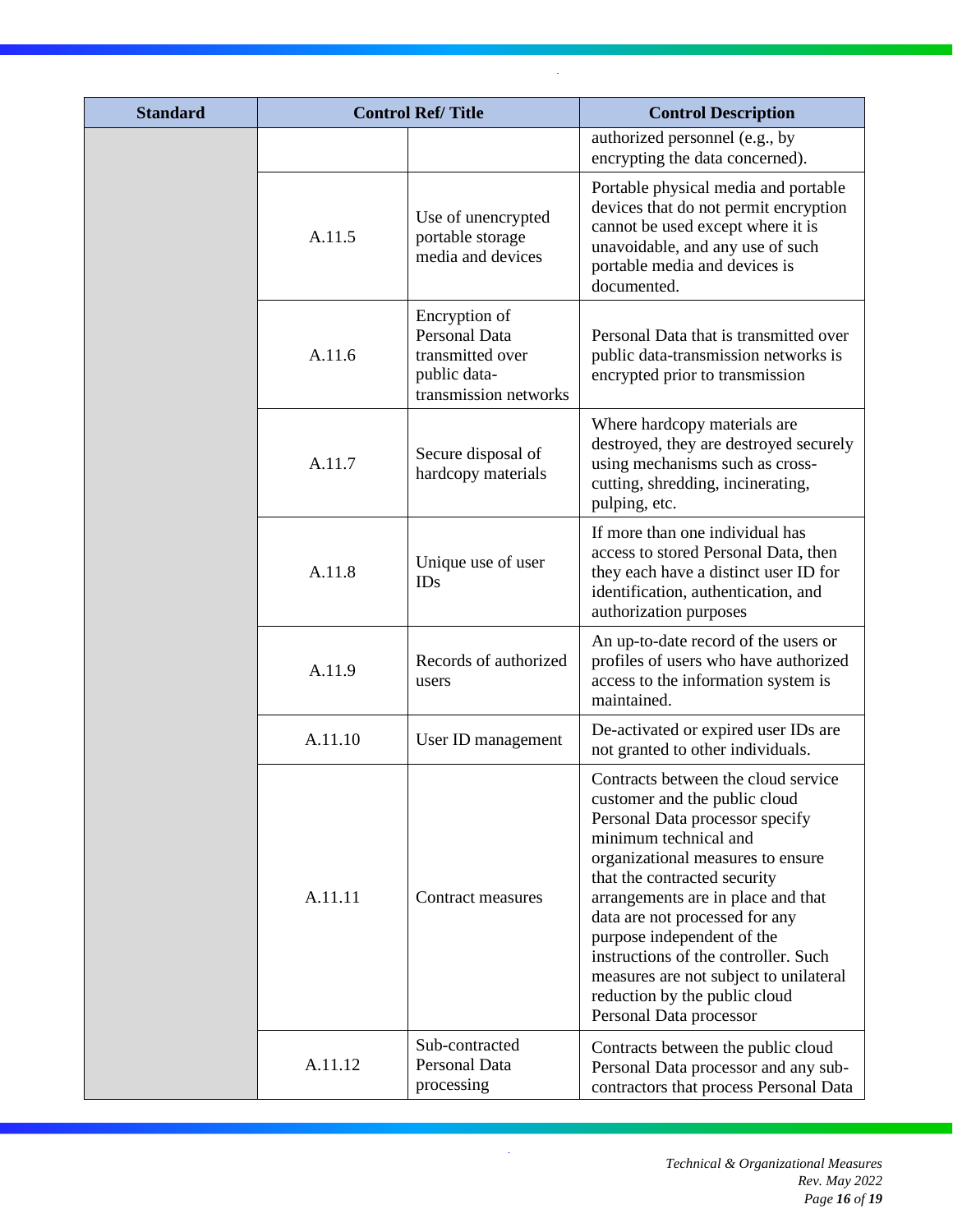| <b>Standard</b>                                                         | <b>Control Ref/Title</b>                         |                                                      | <b>Control Description</b>                                                                                                                                                                                                                                                                                                |
|-------------------------------------------------------------------------|--------------------------------------------------|------------------------------------------------------|---------------------------------------------------------------------------------------------------------------------------------------------------------------------------------------------------------------------------------------------------------------------------------------------------------------------------|
|                                                                         |                                                  |                                                      | specify minimum technical and<br>organizational measures that meet the<br>information security and Personal<br>Data protection obligations of the<br>public cloud Personal Data processor.<br>Such measures are not subject to<br>unilateral reduction by the sub-<br>contractor.                                         |
|                                                                         | A.11.13                                          | Access to data on pre-<br>used data storage<br>space | The public cloud Personal Data<br>processor ensures that whenever data<br>storage space is assigned to a cloud<br>service customer, any data previously<br>residing on that storage space is not<br>visible to that cloud service customer.                                                                               |
|                                                                         | A.12 - Privacy compliance                        |                                                      |                                                                                                                                                                                                                                                                                                                           |
|                                                                         | A.12.1                                           | Geographical location<br>of Personal Data            | The public cloud Personal Data<br>processor specifies and document the<br>countries in which Personal Data<br>might possibly be stored.                                                                                                                                                                                   |
|                                                                         | A.12.2                                           | Intended destination<br>of Personal Data             | Personal Data transmitted using a<br>data-transmission network is subject<br>to appropriate controls designed to<br>ensure that data reaches its intended<br>destination.                                                                                                                                                 |
|                                                                         | B.8.2 – Conditions for collection and processing |                                                      |                                                                                                                                                                                                                                                                                                                           |
| $ISO 27701 - Privacy$<br><b>Information</b><br><b>Management System</b> | <b>B.8.2.1</b>                                   | Customer agreement                                   | The organization shall ensure, where<br>relevant, that the contract to process<br>PII addresses the organization's role<br>in aiding with the customer's<br>obligations, (considering the nature of<br>processing and the information<br>available to the organization).                                                  |
|                                                                         | <b>B.8.2.2</b>                                   | Organization's<br>purposes                           | The organization shall ensure that PII<br>processed on behalf of a customer are<br>only processed for the purposes<br>expressed in the documented<br>instructions of the customer.                                                                                                                                        |
|                                                                         | <b>B.8.2.3</b>                                   | Marketing and<br>advertising use                     | The organization should not use PII<br>processed under a contract for the<br>purposes of marketing and advertising<br>without establishing that prior consent<br>was obtained from the appropriate PII<br>principal. The organization should not<br>make providing such consent a<br>condition for receiving the service. |

 $\Box$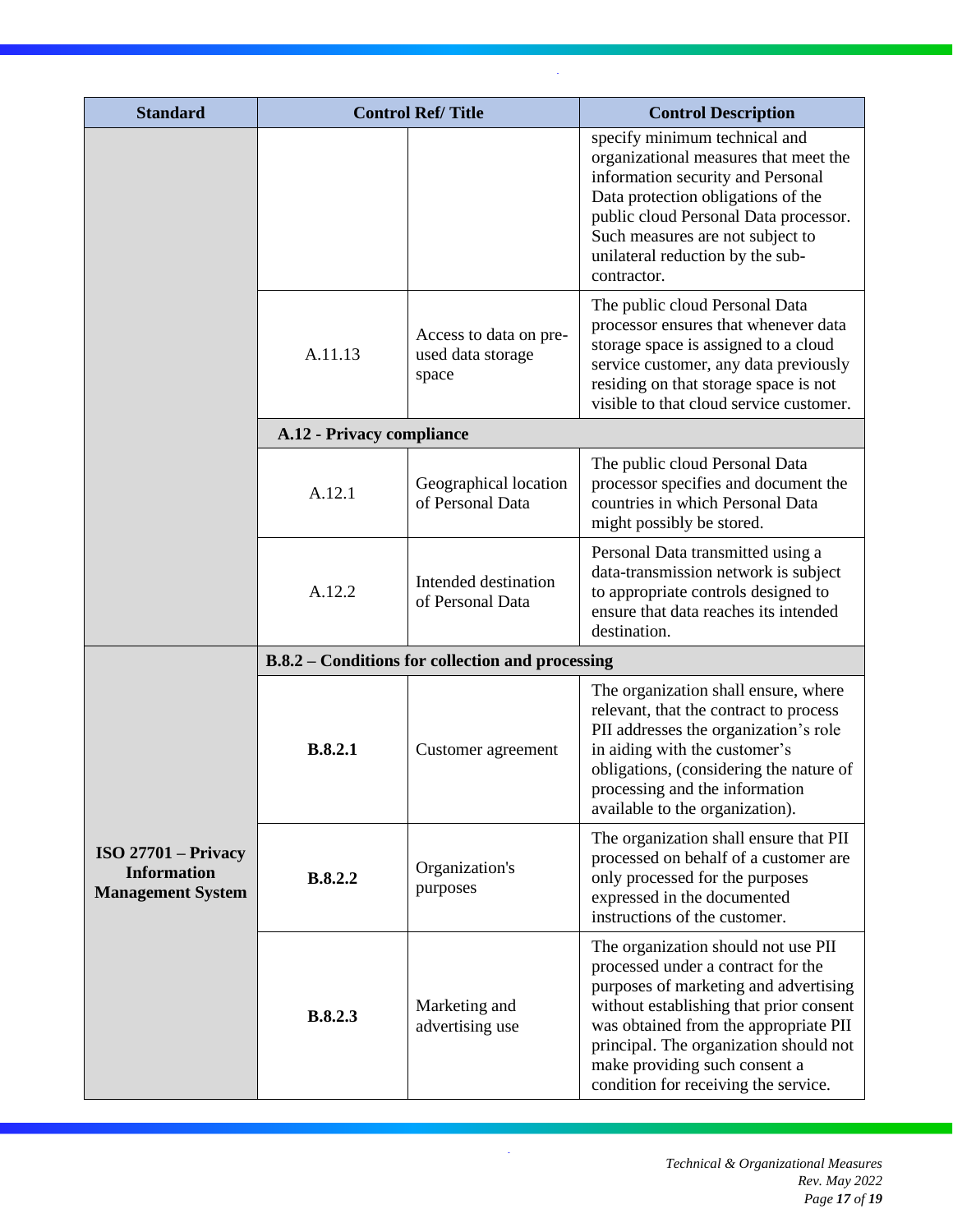| <b>Standard</b> | <b>Control Ref/Title</b>                         |                                                   | <b>Control Description</b>                                                                                                                                                                                                                                 |  |
|-----------------|--------------------------------------------------|---------------------------------------------------|------------------------------------------------------------------------------------------------------------------------------------------------------------------------------------------------------------------------------------------------------------|--|
|                 | <b>B.8.2.4</b>                                   | Infringing instruction                            | The organization shall inform the<br>customer if, in its opinion, a<br>processing instruction infringes<br>applicable legislation and/or<br>regulation                                                                                                     |  |
|                 | <b>B.8.2.5</b>                                   | Customer obligations                              | The organization shall provide the<br>customer with the appropriate<br>information such that the customer<br>can demonstrate compliance with<br>their obligations.                                                                                         |  |
|                 | <b>B.8.2.6</b>                                   | Records related to<br>processing PII              | The organization shall determine and<br>maintain the necessary records in<br>support of demonstrating compliance<br>with its obligations (as specified in<br>the applicable contract) for the<br>processing of PII carried out on<br>behalf of a customer. |  |
|                 | <b>B.8.3 – Obligations to PII principals</b>     |                                                   |                                                                                                                                                                                                                                                            |  |
|                 | B.8.3.1                                          | Obligations to PII<br>principals                  | The organization shall provide the<br>customer with the means to comply<br>with its obligations relating to PII<br>principals                                                                                                                              |  |
|                 | B.8.4 – Privacy by design and privacy by default |                                                   |                                                                                                                                                                                                                                                            |  |
|                 | <b>B.8.4.1</b>                                   | Temporary files                                   | The organization shall ensure that<br>temporary files created as a result of<br>the processing of PII are disposed of<br>(e.g., erased or destroyed) following<br>documented procedures within a<br>specified, documented period.                          |  |
|                 | <b>B.8.4.2</b>                                   | Return, transfer, or<br>disposal of PII           | The organization shall provide the<br>ability to return, transfer and/or<br>disposal of PII in a secure manner. It<br>shall also make its policy available to<br>the customer.                                                                             |  |
|                 | <b>B.8.4.3</b>                                   | PII transmission<br>controls                      | The organization shall subject PII<br>transmitted over a data-transmission<br>network to appropriate controls<br>designed to ensure that the data<br>reaches its intended destination.                                                                     |  |
|                 |                                                  | <b>B.8.5 PII sharing, transfer and disclosure</b> |                                                                                                                                                                                                                                                            |  |
|                 | <b>B.8.5.1</b>                                   | Basis for PII transfer<br>between jurisdictions   | The organization shall inform the<br>customer in a timely manner of the<br>basis for PII transfers between<br>jurisdictions and of any intended                                                                                                            |  |